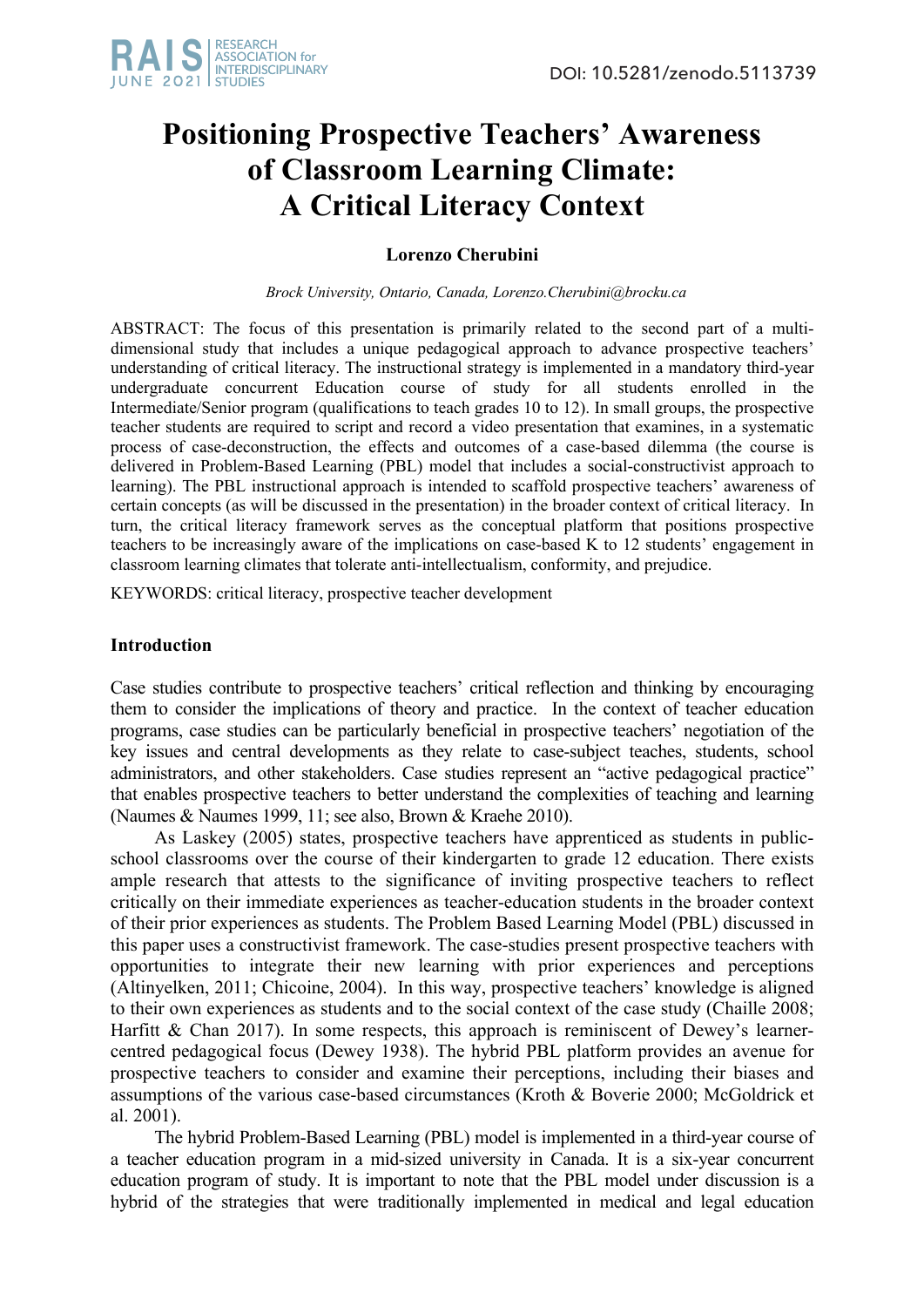programs (Cherubini 2020). The model's inquiry process contributes to its distinction. The prospective teachers enrolled in the Intermediate/Senior teaching qualification program have the opportunity to exercise their agency as critical independent and collaborative thinkers by determining the specific needs of their case-based learning, outlining the central objectives of each inquiry, consulting external resources to inform their decision-making, and examine multiple perspective and viewpoints. Prospective teachers assume an active role in the process of their own thinking and reasoning about the case-based outcomes and consequences (Cherubini 2019).

#### **Context: A Hybrid Problem-Based Learning Model**

The hybrid PBL model presented in this paper enables prospective teachers, as active agents in their own learning, to reflect critically upon the case-based circumstances, the theory learned in their teacher education coursework, and their own perceptions of teaching and learning based on their experiences in public education. Hence, the necessary reflection includes a systematic process where prospective teachers cultivate their thinking to make sense of the case outcomes (see, for example, King 2000; Vijaya Kumari 2014). Prospective teachers can discuss, in organized and timely manner, the emerging themes and developments of each case with their peers (Brooks & Brooks 1999).

As presented in Cherubini (2021), the hybrid PBL model includes a specific implementation process in order for prospective teachers to participate in the respective casebased inquiries. As also discussed in Cherubini (2017), the implementation process can be readily modified to accommodate the various needs of each cohort of students. Each prospective teacher is tasked with the responsibility to, first, individually read the case. They are then invited to note (with little to no consideration for grammar and syntax) the key ideas and possibly even themes that emerge after this preliminary reading. In small groups, each cohort is provided with the necessary time to discuss the ideas and themes of the case-inquiry. In the week between classes, each prospective teacher assumes the responsibility to consult with either a professional educator, a relevant interprofessional, a parent/caregiver of a school-aged student relatively close in age to the case-based student, or two peer-reviewed academic journals relevant to the case inquiry. During the subsequent class, each cohort is provided with the necessary time and space to exchange, consider, and discuss each other's findings and perspectives. This component of the process cannot be rushed as prospective teachers often invest considerable time in discussing the opposing views that surface as they relate to the respective tensions inherent in the case-based dilemmas. These tensions are then discussed, through a planned sequence of instruction, in the context of the professional and ethical responsibilities and expectations of teacher in Ontario (Adoniou & Gallagher 2017; Sachs, no date; Santoro, Reid, Mayer, & Singh 2012).

The PBL accounts for the implications of theory and practice on prospective teachers' learning and recognizes the significance of providing the necessary structure for them to collaborate meaningfully. Since the issues in each of the respective cases vary widely, prospective teachers are required to think critically upon their perspectives and reflect upon their learning through other informed viewpoints. The inquiry process intentionally situates prospective teachers in the professional and ethical tension of each case as it facilitates opportunities for them to reflect upon the respective implications of what they experienced as public-school students, their current learning in the teacher education program, and how they perceive these implications on their eventual practice as teachers (Cherubini 2017).

#### *Theoretical Context*

It should be noted that each prospective teacher cohort is responsible for producing a video presentation that explores, discusses, and examines the tensions in a case. By focusing on one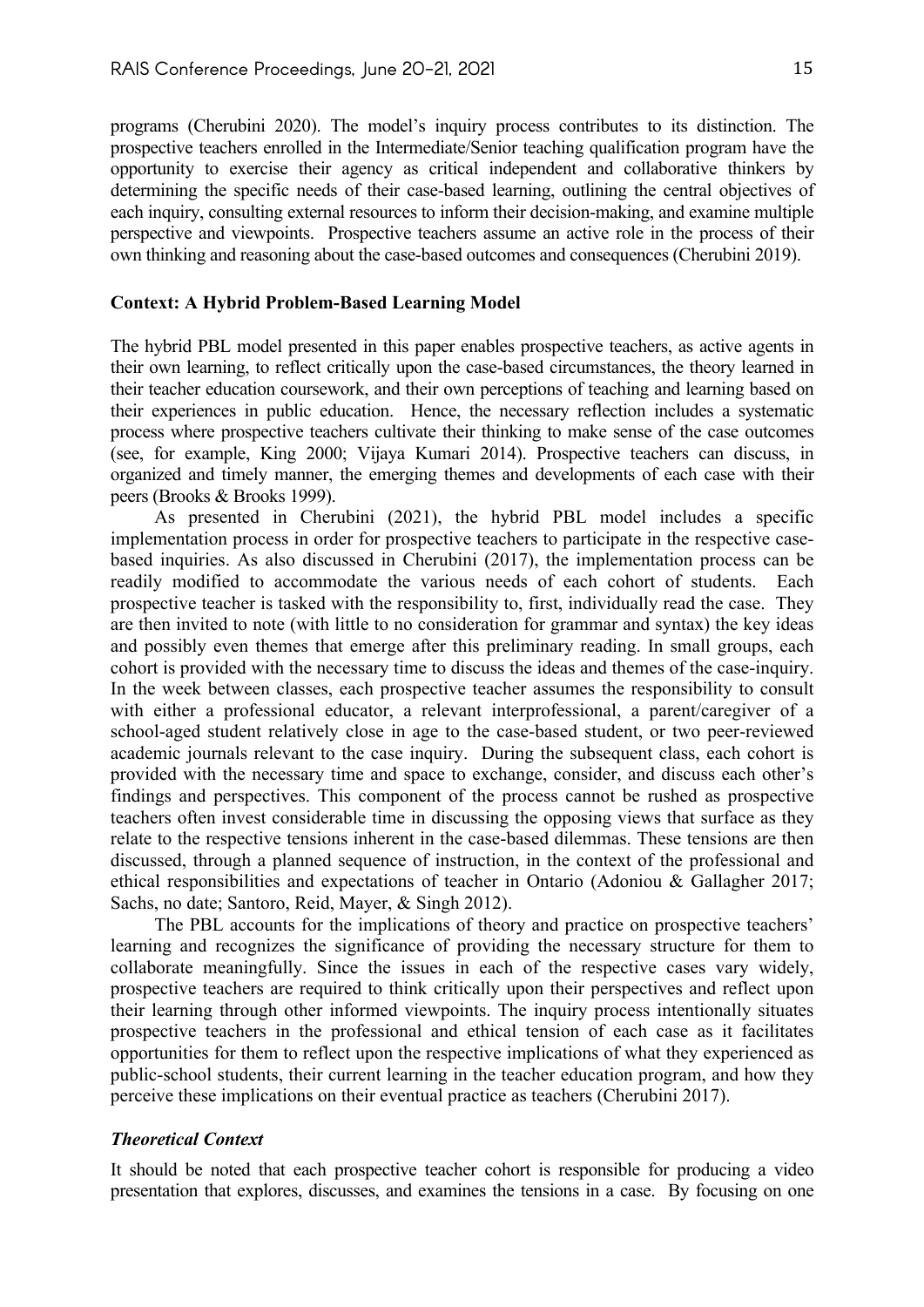lens (for example, the "Learners" lens considers how case-based learners are treated in different classrooms and their potential to contribute meaningfully to class discussions.

In certain instances, prospective teachers integrate their understanding of the concepts related to successful and nurturing classroom climates to better understand the case complexities (Patrick, Kaplan, & Ryan 2011). Prospective teachers consider various human development theories that point to the significance of students' interactions with teachers and peers in public schools that, in some instances, can be associated to their academic achievement Bronfenbrenner & Morris 2006; Greenberg et al. 2003). In the process of examining cases, each prospective teacher cohort considers the nature of the classroom interactions as they impact upon case-based students' social and academic standing, their classroom behaviour, and emotional and behavioural development (Ingemarson, Rosendahl, Bodin, & Birgegard 2020; Pas et al. 2015; Wang et al. 2016)

#### **Educational Significance: Critical Literacy**

Prospective teachers' participation in the hybrid PBL model under discussion includes a heightened awareness of how nurturing classroom climates contribute to student development. Through the systematic process in place that facilitates peer discussion of competing perspectives, prospective teachers are better positioned to reflect upon how case-based students create meaning from their social interactions in the classroom. Prospective teachers perceive the significance of peer-to-peer and student-teacher professional relationships that can both complement student engagement in their education, as it can contribute to their sense of alienation. The hybrid PBL model facilitates prospective teachers' understanding of the descriptive definitions of the components related to classroom climate.

Like the context of the preliminary study, prospective teachers develop a greater awareness of the implications of critical literacy on their practice. Hence, for these prospective teacher students, "literacy is about more than reading or writing – it is about how we communicate in society. It is about social practices and relationships, about knowledge, language and culture" (OME Language Document 2006, 3). The case-inquiry process brings to light prospective teachers' understanding of the adverse effects of anti-intellectualism in classrooms where case-based students discount the value of their learning and do not perceive relevance to the content. Relatedly, prospective teachers discuss and critically examine the consequences of anti-intellectualism on students' learning and esteem in situations where casebased teachers consider less academically inclined students as incapable of learning abstract concepts and reading sophisticated texts. Prospective teachers understand critical literacy to include the implications related to conformity. The case-inquiry process is instrumental in providing prospective teachers with opportunities to examine the implications on both student learning and teachers' pedagogy in cases where students do not conform to classroom and school expectations. They struggle with questions about how to maintain respectful peer relationships and a nurturing classroom climate in cases where students refuse to conform to school and/or teacher's expectations. Quite interestingly, they also wonder about the implications of asking students to conform at the price of their creative expression. Last, the PBL model enables prospective teachers to examine and reflect upon issues of prejudice and intersectionality as they relate to the properties of critical literacy (including social practices and relationships, language, and culture). Here, too, the cases provide opportunities for prospective teachers to think individually and collectively about the challenges of honouring students' unique identities as individuals and learners. While they understand that each student's voice is important, the cases present circumstances where voices often intersect and oppose one another. Certainly, prospective teachers can appreciate the significance of dialogue and open communication towards establishing a nurturing learning climate, but they also examine the difficulty of doing so successfully as a beginning teacher.